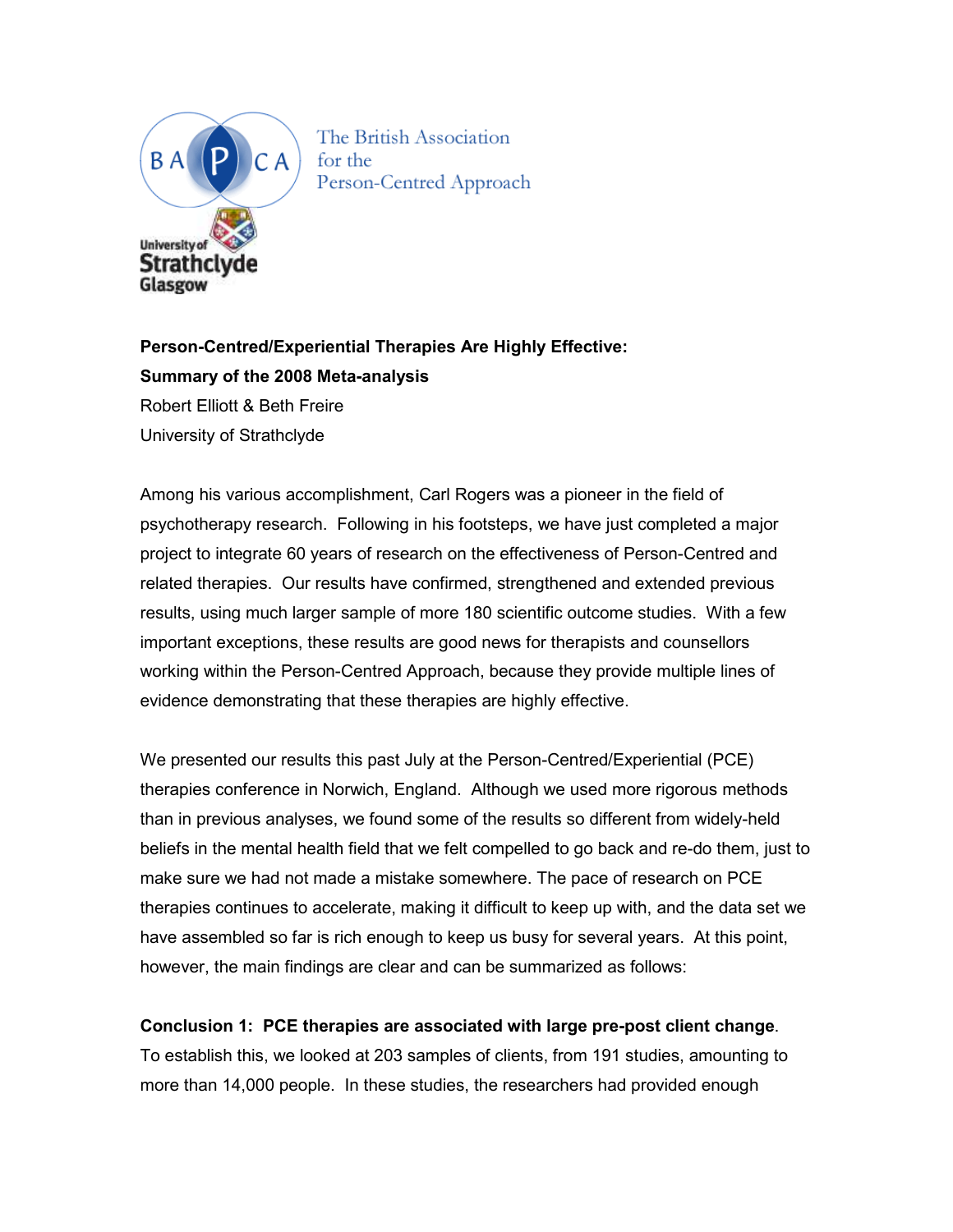quantitative information about how the clients were doing before and after therapy that we could calculate effect sizes, in this case the difference between how the clients were doing on average *before* they started therapy and how they were doing on average *after* therapy. Because different researchers use different outcome measures, we converted all these pre-post differences to a common metric by dividing them by an estimate of the variability of the scores (a standard deviation, sd for short).

What did we find? Similar to previous analyses of smaller samples of clients, we obtained an average effect size of 1.01 standard deviation (sd) units. Social scientists consider this to be a very large effect, many times larger than effects typically found for common medical procedures or medications. In other words, on average, PCE therapies make a big difference for clients. Furthermore, contrary to what many PCE therapists believe, this is particularly true for symptom measures like the CORE-OM, as indicated by the two large UK-based studies by Stiles et al. (2006, 2008).

## **Conclusion 2: Clients' large posttherapy gains are maintained over early & late follow-ups**.

Next, we looked to see if clients retained the benefits of PCE therapy over time. The answer to this question is yes also. In fact, our analyses indicate that if anything clients in PCE therapies show slight further gains within the first year after therapy (effect size: .99 immediately after therapy vs. 1.12 sd for follow-ups less than a year after therapy). Furthermore, these gains are maintained at and beyond the one-year mark (effect size 1.13 sd). This stability of post-therapy benefit is consistent with the PCE philosophy of enhancing client self-determination and empowerment, indicating that clients continue to develop on their own after they have left therapy.

## **Conclusion 3: Clients in PCE therapies show large gains relative to clients who receive no therapy**.

In order to show that there is causal relationship between PCE therapy and client change, it is necessary to compare clients who get therapy to those who don't. For example, some clients might be asked to wait a period time before starting therapy, so researchers can see whether they would have changed on their own without therapy; this is called a "waitlist control design". These studies are most convincing when the assignment to therapy or no-therapy (or waitlist) is random (making it a "Randomized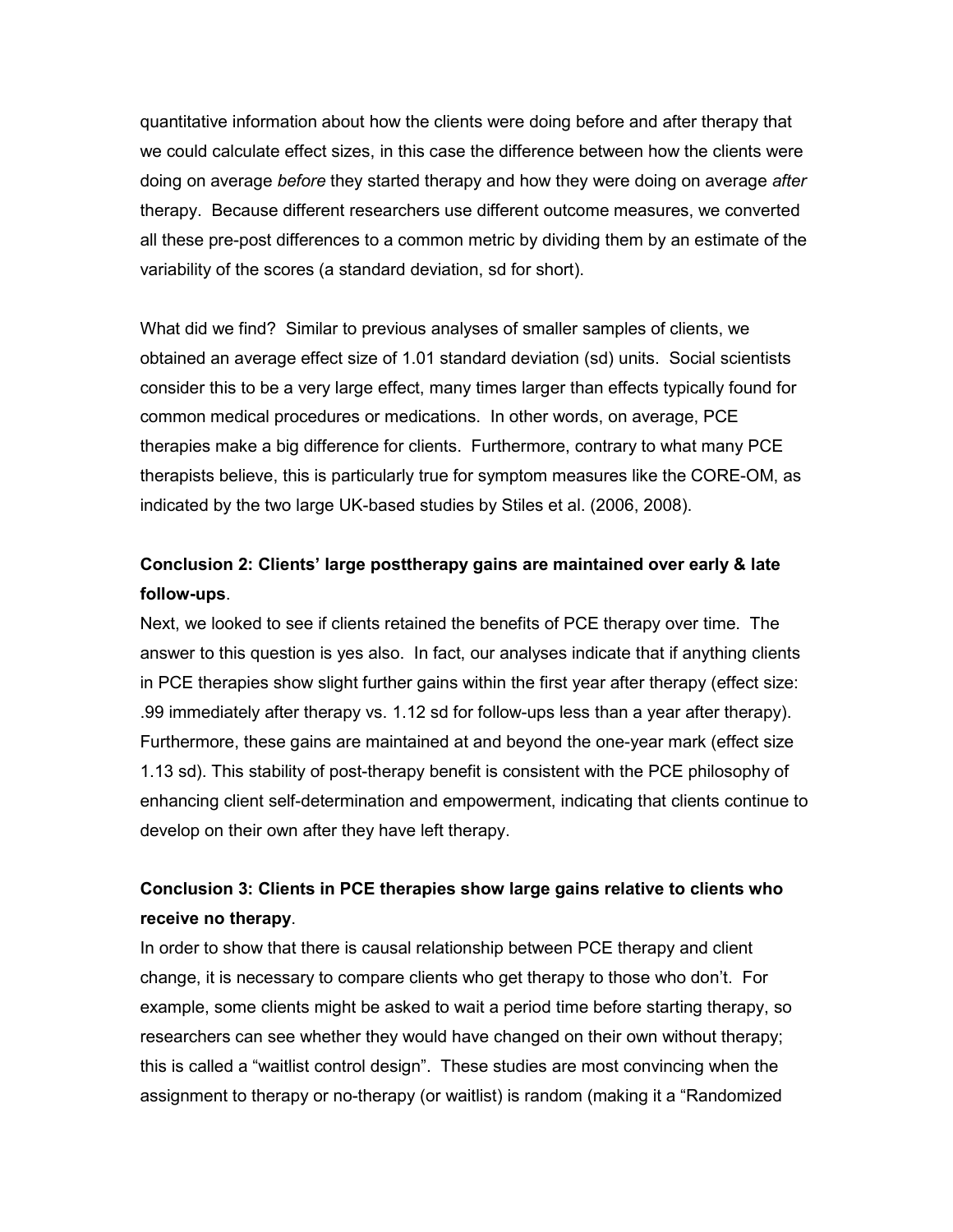Clinical Trial" or RCT). This is because randomization tends to make the two groups of client roughly equivalent to start with.

We analyzed data from 60 studies, involving more than 2100 PCE clients compared to more than 1900 controls. For each of these studies we first measured the amount of pre-post change in the PCE therapy clients, and then calculated how much people in the no-therapy or waitlist group changed in the absence of therapy. Finally, we measured how much more or less clients in PCE therapies changed in comparison to no-therapy clients. This difference in the amount of change is the *controlled effect size*. We found a controlled effect size of .81 sd, which is considered to be a large effect size. (Clients who received therapy showed very little change: .19 sd.)

About half of these controlled studies did not randomize clients to receive PCE therapy or not; these studies are generally dismissed by scientific review panels like those charged with developing and revising the NICE guidelines. For this reason, we ran the same analyses for the 31 Randomized Clinical Trials within our sample (some 550 PCE clients), and found that randomization made almost no difference (controlled effect size: .78 sd). Scientists tend to believe that these kinds of careful results allow us to conclude that therapy causes client change. This provides the second main line of evidence for the effectiveness of PCE therapies.

## **Conclusion 4: PCE therapies in general are clinically and statistically equivalent to other therapies**.

How do PCE therapies stack up against other therapies? To answer this question, we first assembled a large collection of 109 studies, including 134 comparisons between PCE and other therapies, among them CBT; these studies contained data from more than 10,300 clients. As with the controlled studies just described, we first calculated how much clients changed in PCE therapy, then how clients seen in other therapies changed, and finally how much more or less PCE clients changed than the other clients. Overall, there was virtually no difference between PCE and other therapies (comparative effect size: .01 sd), indicating equally large amounts of change. That is, in general PCE therapies were neither more nor less effective than other therapies. Once again, we weeded out the nonrandomized studies, leaving 91 so-called "gold standard" RCTs, with virtually identical results.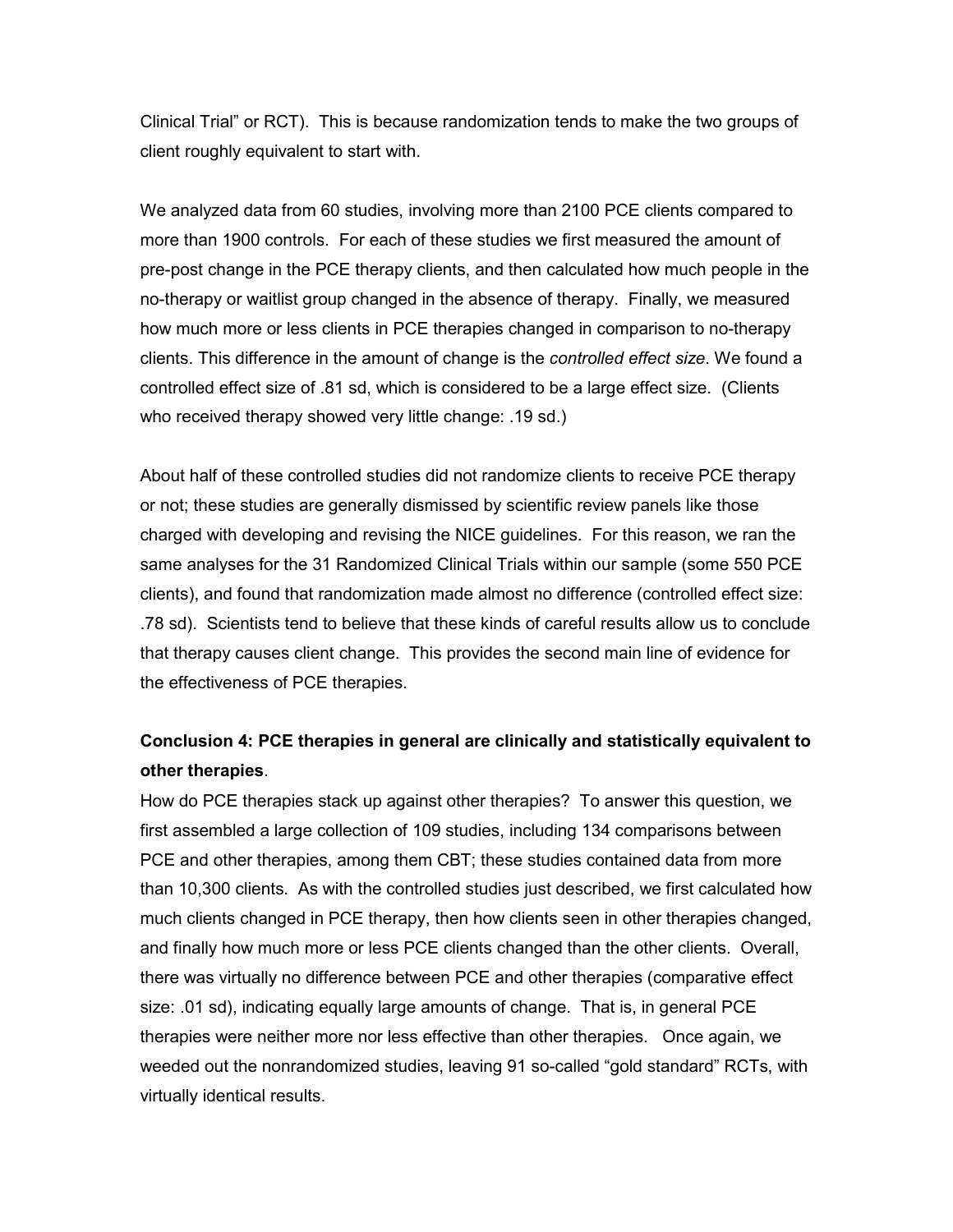#### **Conclusion 5: PCE therapies in general might be trivially worse that CBT.**

It is commonly assumed by CBT therapists, government officials, and the general public that CBT has clearly better outcomes than other therapies such as PCE therapies. The pre-post and controlled results we have just described do not address this issue. Therefore, we looked at the 78 studies in which PCE therapies were compared to CBT, including 63 RCTs. When all these PCE therapies were pooled together they at first appeared to be slightly but trivially less effective than CBT (78 studies; effect size: -.18 sd = a small effect; for the 63 RCTs the effect size was -.16). However, this effect disappeared when we statistically controlled for the theoretical orientation of the researcher (referred to as researcher allegiance), a frequent source of bias in treatment research.

# **Conclusion 6: So-called "Supportive" therapies have worse outcomes than CBT but other kinds of PCE therapy are as effective or more effective than CBT.**

Why should controlling for the researcher's theoretical allegiance make the trivial superiority of CBT go away? In order to understand what was going on, we divided the PCE therapies into four types:

(1) Pure *Person-centred* therapy, following Carl Rogers, including both classical (non-directive) or relational (as practiced in the UK) and broader new forms of Client-centred therapy (as practiced in Europe).

(2) Therapies typically labelled by researchers as "*supportive*" or "*nondirectivesupportive*"; further investigation of these revealed them to be watered-down, typically non bona fide versions of PCE therapies, commonly used by CBT researchers, especially in the USA

(3) *Process-Experiential* (also known as Emotion-Focused Therapy), developed by Greenberg, Rice and Elliott, and recently recognized as an empirically supported therapy in the USA

(4) *Other experiential* therapies, including Gestalt, Focusing-oriented, expressive and so on.

What we found when we did this was that the small effect in favour of CBT could be accounted for the presence of the "supportive" therapies. That is, studies in which these therapies were used have substantially worse outcomes when compared (by CBT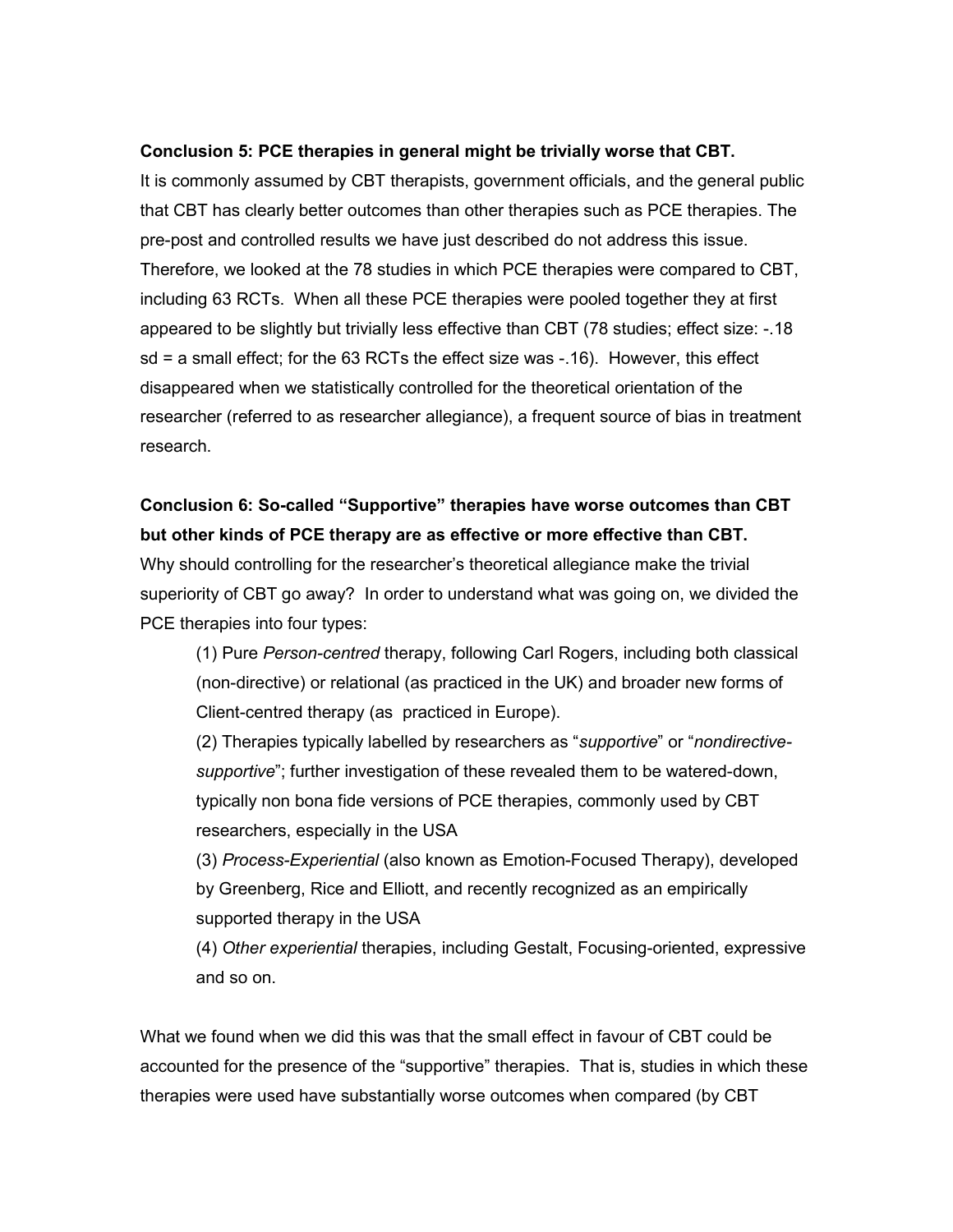researchers) to CBT (38 studies; effect size: -.35 sd; for the 33 RCTs the effect size was -.29).

In contrast, once the supportive therapies were removed, the effects of the bona fide PCE therapies could be seen more clearly: Pure PCT appeared to be statistically equivalent in effectiveness to CBT (22 studies, including 18 RCTs; effect size: -.09 sd for each), even without controlling for researcher allegiance. In a small number of studies, the newer Process-Experiential Therapies for individuals or couples actually appeared to be more effective when compared to CBT (7 studies; effect size: .35 sd; for the 4 RCTs the effect size was .55sd). (However, this effect may also be due to researcher allegiance.) (Other experiential therapies were also equivalent to CBT: 10 studies: - .14sd; including 7 RCTs: -.07sd.)

### **What are the Implications of these analyses?**

In fact, these results are uniformly good news for Person-Centred/Experiential practitioners: Clients use our therapies to make large changes in themselves; these changes are maintained over time and are much larger than our clients would have experienced without therapy. Furthermore, our clients show as much change as clients seen in other therapies, including CBT, but only if *bonafide* Person-Centred, Process-Experiential and Other Experiential therapies were involved.

From a policy point of view these data support the proposition that Person-Centred/Experiential therapies are empirically supported by multiple lines of scientific evidence, including "gold standard" RCTs and recent very large RCT-equivalent studies in the UK (e.g., Stiles et al., 2006, 2007). This body of research suggests that the NICE Guidelines need to be updated, and that PCE therapies should be offered to clients in primary care, NHS, and other mental health settings. Relying on multiple lines of evidence, such as provided in the present study, provides a sound basis for establishing public mental health policy. The shortfall in the availability of psychological therapy in the NHS could be instantly resolved if health authorities were to draw upon the large body of trained Person-Centred counsellors and psychotherapists throughout the UK.